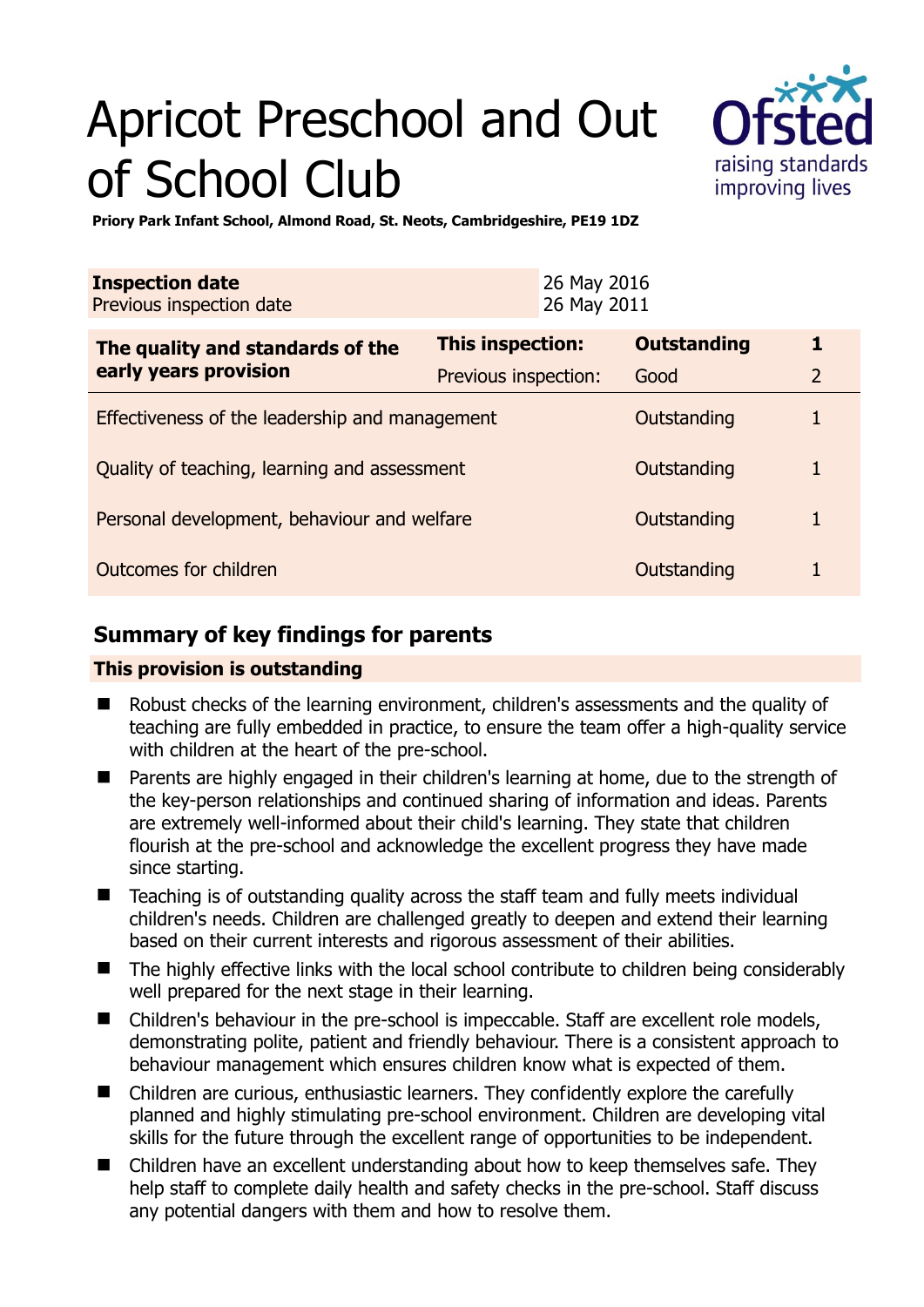## **What the setting needs to do to improve further**

#### **To further improve the quality of the early years provision the provider should:**

■ enhance the already very good teaching of mathematics to help children achieve the very highest level of learning in this area.

#### **Inspection activities**

- The inspector had a tour of the pre-school with the manager, including the outdoor environment.
- The inspector observed the quality of teaching during activities indoors and outdoors, and assessed the impact this has on children's learning.
- The inspector looked at children's assessment records and a range of other documents, including policies and procedures, and the pre-school's self-evaluation form.
- The inspector carried out a joint evaluation of an activity with the manager.
- The inspector checked evidence of the staff's qualifications and the suitability of all adults working at the premises.
- The inspector took account of the views of parents spoken to on the day and their written feedback.

#### **Inspector**

Claire Stevenson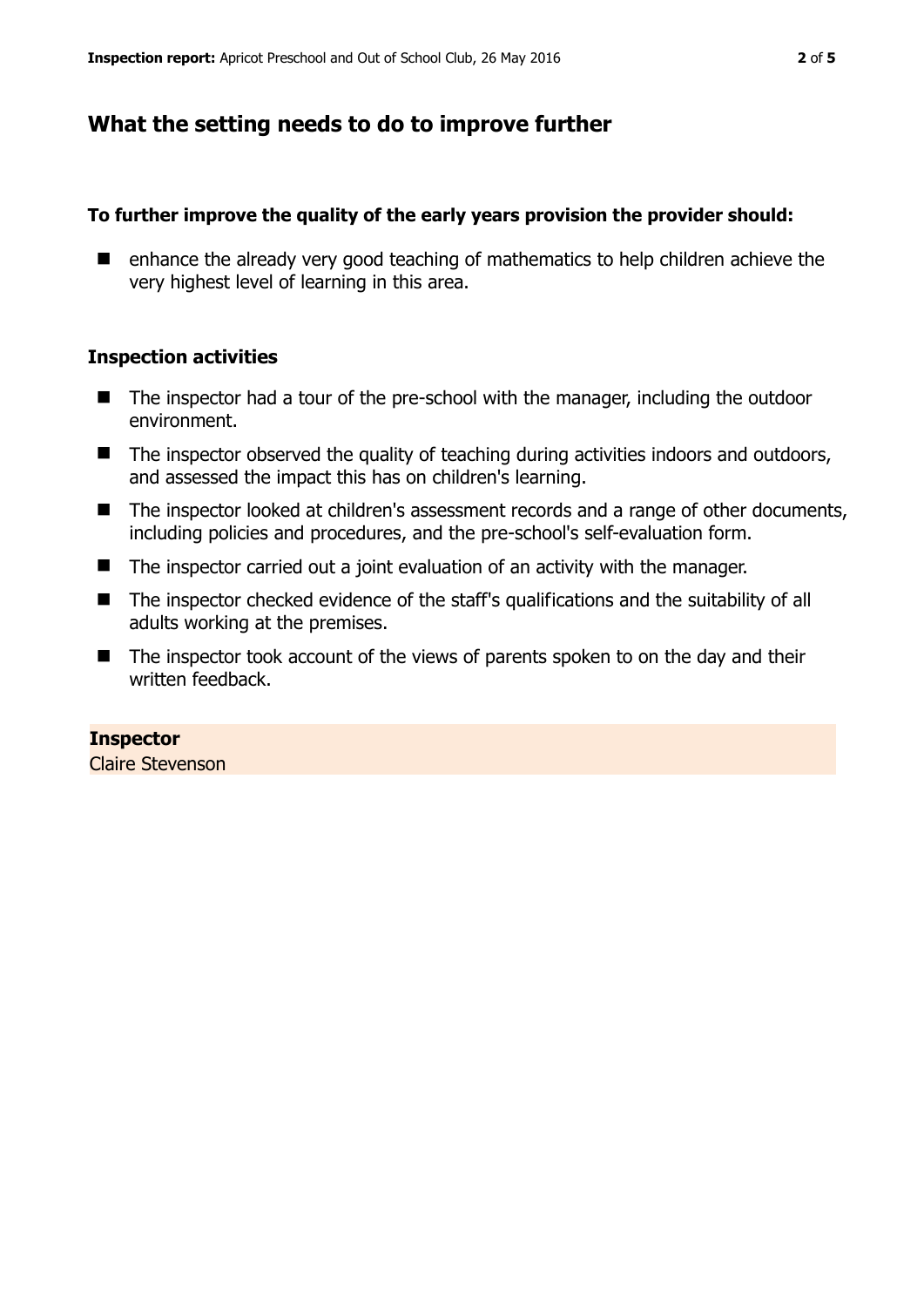## **Inspection findings**

## **Effectiveness of the leadership and management is outstanding**

The manager has a very firm knowledge of the early years foundation stage. Comprehensive policies and procedures underpin the work of the staff. Arrangements for safeguarding are effective. Thorough recruitment checks and staff's secure grasp of child protection procedures help to keep children safe. The manager is passionate and confident about the service the pre-school offers. Staff take part in regular training to enhance their knowledge and skills. This ensures teaching is consistently strong. Supervision procedures are robust and fully embedded in practice. The manager has a clear vision and drives improvements within the pre-school. Through focused self-evaluation, staff identified a challenge to raise children's mathematical achievements further, so that they are able to excel in this area.

## **Quality of teaching, learning and assessment is outstanding**

Staff engage exceptionally well with children. They offer sensitive support and praise to help motivate children to achieve their goals. Staff engage in genuine dialogue with children and model language very well. They use key words, such as, lower, longer and quicker as the children set themselves the challenge to build a marble run. Staff revisit and reinforce information with children to consolidate their learning. They pose questions to prompt children's thinking and allow them time to respond. Children are engrossed as they weigh objects. They develop hand-to-eye coordination skills as they use play tweezers to move the beads from one bowl to another to try to balance the scales. Children demonstrate exceptional problem-solving skills as they find crates to stand on, enabling them to reach higher as they use water, rollers and brushes to paint outdoors.

## **Personal development, behaviour and welfare are outstanding**

Staff use their expert knowledge to provide a superb range of rich and imaginative experiences. Children can choose to play outdoors and have plentiful opportunities to be physically active. Staff sit with children at mealtimes to maximise learning. Staff and children discuss the fruits and which ones need to be washed by the children and why. Children talk about numbers and count out how many people are sitting at the table. Children pour drinks, choose and cut their fruit, and butter their own crackers. Staff teach children how to play cooperatively together and to share resources, using sand timers to aid their understanding about turn taking and help them to successfully manage any conflicts. Children attending the out-of-school club have a positive impact on the preschool children's learning. For example, older children read to younger children, initiate conversations and form good relationships with one another.

## **Outcomes for children are outstanding**

Staff have high expectations of all children. Identified gaps in children's learning are swiftly addressed through clear and targeted actions. Additional funding is used well and carefully planned to enhance children's learning. All children, including those with English as an additional language are making excellent progress and thrive in the pre-school environment. They form a positive attitude towards their learning in readiness for school.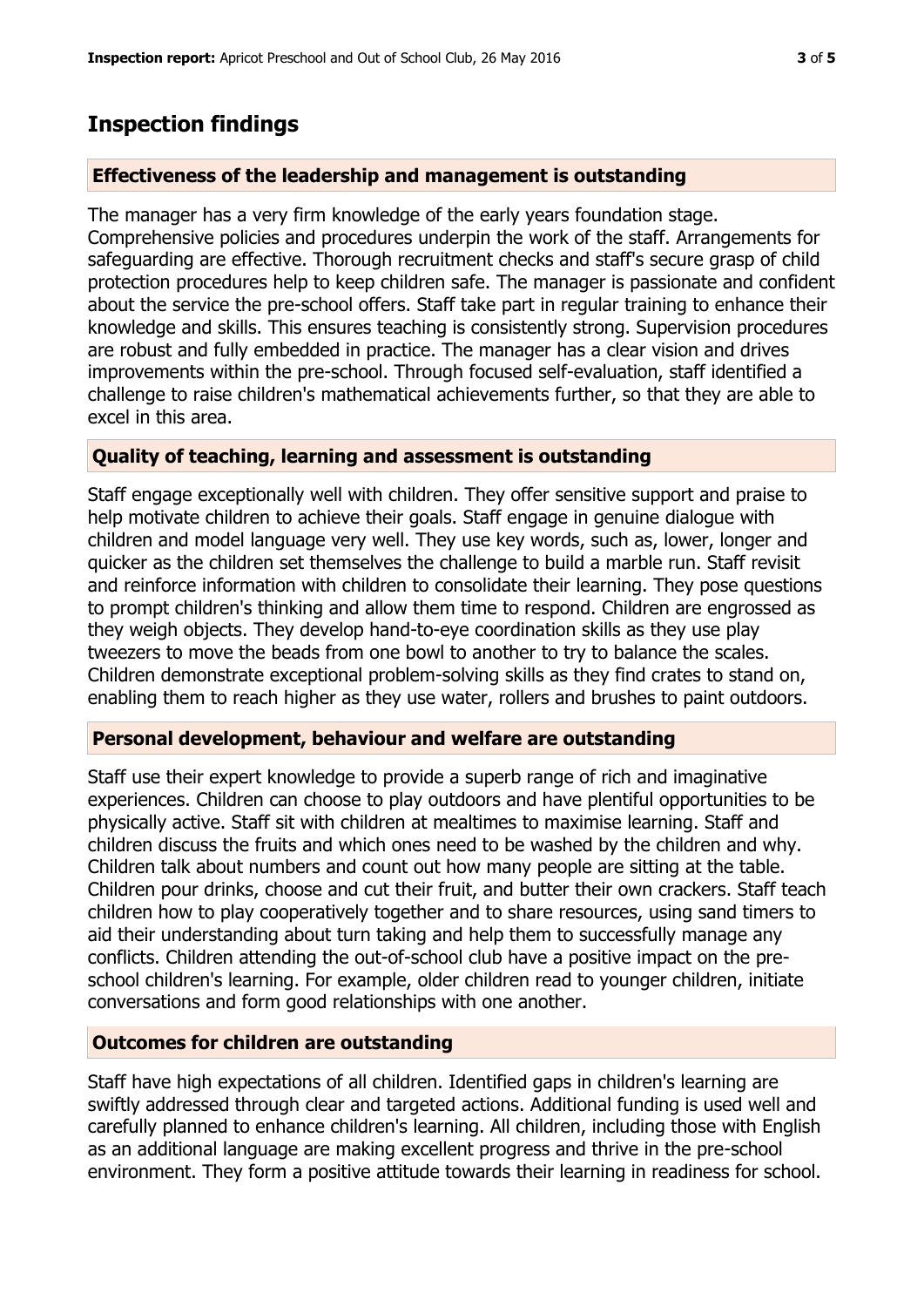## **Setting details**

| Unique reference number                             | EY352820                                                                             |  |
|-----------------------------------------------------|--------------------------------------------------------------------------------------|--|
| <b>Local authority</b>                              | Cambridgeshire                                                                       |  |
| <b>Inspection number</b>                            | 863369                                                                               |  |
| <b>Type of provision</b>                            | Full-time provision                                                                  |  |
| Day care type                                       | Childcare - Non-Domestic                                                             |  |
| <b>Registers</b>                                    | Early Years Register, Compulsory Childcare<br>Register, Voluntary Childcare Register |  |
| Age range of children                               | $3 - 8$                                                                              |  |
| <b>Total number of places</b>                       | 25                                                                                   |  |
| Number of children on roll                          | 39                                                                                   |  |
| Name of registered person                           | Sunhill Daycare (Europe) Limited                                                     |  |
| <b>Registered person unique</b><br>reference number | RP519019                                                                             |  |
| Date of previous inspection                         | 26 May 2011                                                                          |  |
| <b>Telephone number</b>                             | 01480 473551                                                                         |  |

Apricot Preschool and Out of School Club was registered in 2007. The setting employs five members of childcare staff. Of these, three hold appropriate early years qualifications at level 3 and one staff member holds a level 2 qualification. The setting opens from Monday to Friday all year round, except for bank holidays and between Christmas and New Years Day. Sessions are from 7.30am until 6.30pm. The setting provides funded early education for three- and four-year-old children.

This inspection was carried out by Ofsted under sections 49 and 50 of the Childcare Act 2006 on the quality and standards of provision that is registered on the Early Years Register. The registered person must ensure that this provision complies with the statutory framework for children's learning, development and care, known as the early years foundation stage.

Any complaints about the inspection or the report should be made following the procedures set out in the guidance 'Complaints procedure: raising concerns and making complaints about Ofsted', which is available from Ofsted's website: www.gov.uk/government/organisations/ofsted. If you would like Ofsted to send you a copy of the guidance, please telephone 0300 123 4234, or email enquiries@ofsted.gov.uk.